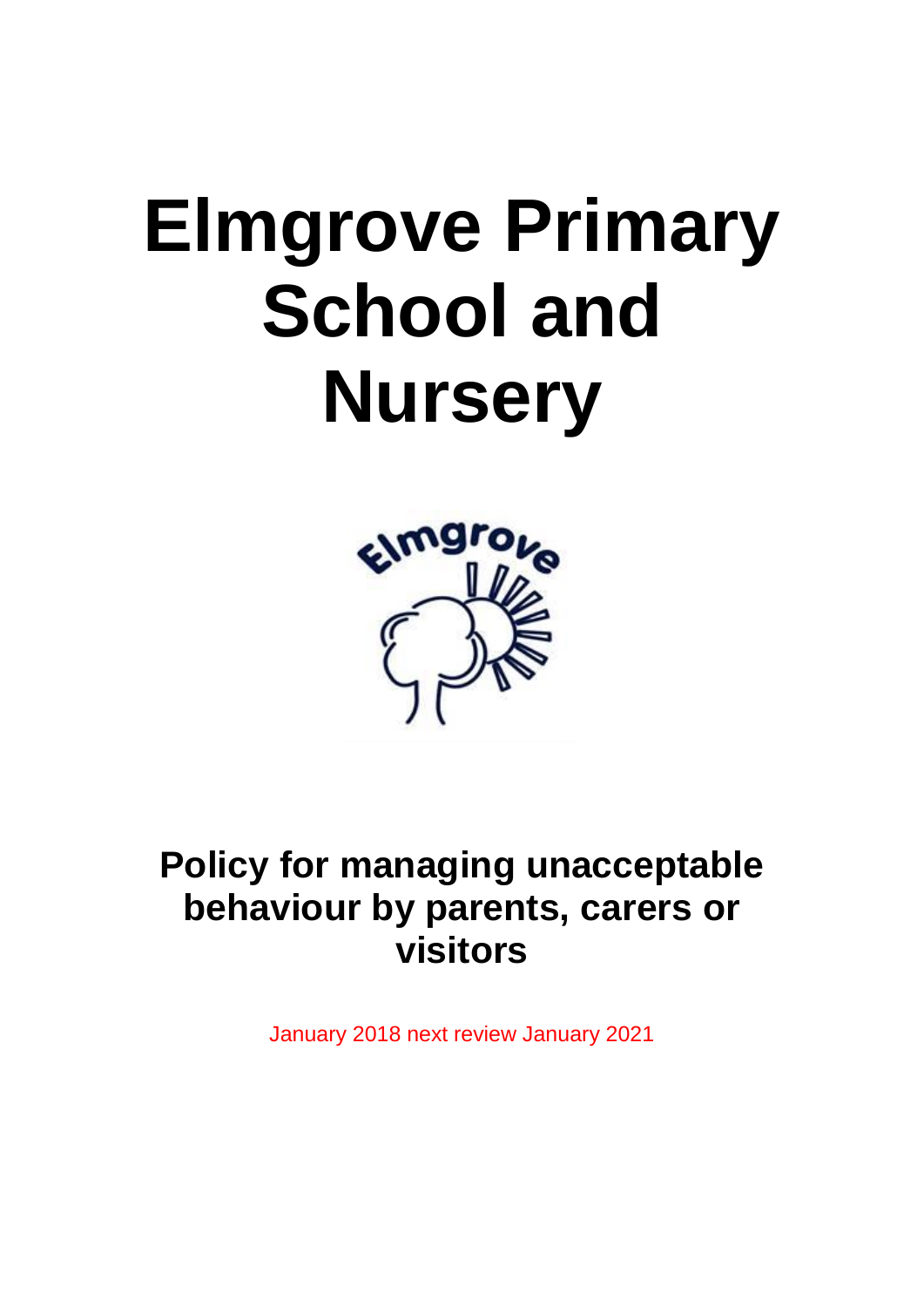## **Statement of principles**

Elmgrove Primary School and Nursery enjoys and encourages close links with parents, carers and the wider community. We believe that pupils benefit when the relationship between home and school is a positive one and we are always happy to meet and discuss any concerns.

We expect all people on and around our premises to behave reasonably towards one another. We do not tolerate aggression, verbal or physical abuse by any person towards members of school staff or other parents and visitors on our site.

## **Unacceptable behaviour may result in the police and local authority being informed.**

The following are non-exhaustive examples of such unacceptable behaviour:

- shouting at members of the school community, either in person or over the telephone;
- discrimination or harassment related to a protected characteristic under the Equality Act
- Spreading malicious rumours or gossip by direct or indirect means including text message, whatsapp or any other social media
- physically intimidating members of the school community, e.g. standing very close to them;
- the use of aggressive hand gestures;
- threatening behaviour;
- shaking or holding a fist towards another person;
- swearing;
- pushing;
- hitting, e.g. slapping, punching and kicking;
- spitting;
- breaching the school's security procedures.

Elmgrove staff will seek to behave professionally in these difficult situations and try to defuse the situation where reasonably possible, seeking the involvement of other colleagues. However, staff will prioritise their own safety and that of pupils and have the right to work without fear of aggressive behaviour, verbal or physical abuse.

## **Procedure to be followed**

If a parent, carer or other visitor behaves in an unacceptable way towards another member of the school community, the head teacher or appropriate senior staff will seek to resolve the situation through discussion and mediation. If necessary, the school's complaints procedures should be followed.

Where all procedures have been exhausted, and unacceptable behaviour continues, or where there is any act of violence, any person (parent or carer) may be banned by the head teacher from the school premises for a period of time, subject to review.